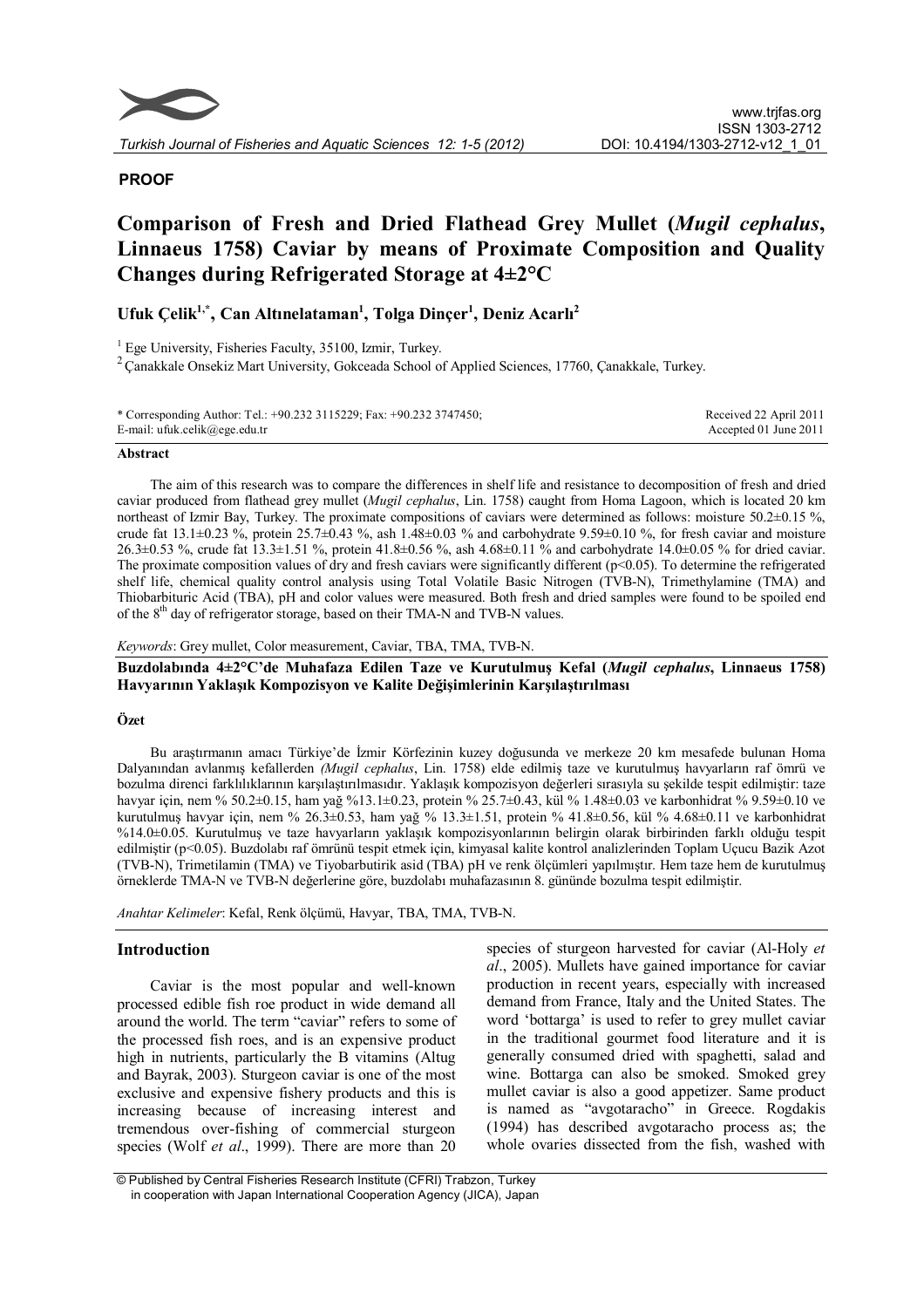water, salted with natural sea salt, dried under the sun and submerged in melted natural wax. This is one of the five products in the category of fresh fish, mollusks, crustaceans and products with protected designation of origin and geographical indication by laws of Greek Government and the European Union (Katselis *et al*., 2005). To obtain a good caviar a great deal of skills are required; nowadays different procedures exist, from the more traditional to the industrial ones; in the latter drying is conducted in rooms with controlled humidity and temperature. The final product can be sold as whole ovaries under vacuum packaging, or grated in jar. Bottarga has an amber color and its unique chewy mouth feel is due to the peculiar lipid composition, rich in wax esters (Bledsoe *et al*., 2003). Restriction Fragment Length Polymorphism (RFLP) analysis of 16s rDNA segments of different mullet species such as *Mugil cephalus*, *Liza aurata*, *Liza ramada* and *Liza saliens* has been done to establish the origin of fish roe samples (Klossa-Kilia *et al*., 2002). There are limited studies in terms of proximate composition and quality changes of mullet roes (bottarga). Scano *et al*., (2008) used the high resolution  $13$ CNMR spectroscopy together with HPLC and GC techniques to investigate the lipid extracts of different commercial samples of bottarga produced in Sardinia. Rosa *et al*., (2009) studied the lipid composition and oxidative stability of mullet (*Mugil cephalus*) raw roes and cured products (bottarga) to find lipid modifications due to manufacturing procedures.

This study is the first investigation to focus on the proximate composition and quality changes of the refrigerated bottarga with the terms "fresh" and "dried" refer to "roe" and "caviar" respectively.

#### **Materials and Methods**

#### **Samples**

The research material, female flathead grey mullet (*Mugil cephalus*, Lin. 1758) samples were obtained from the Homa lagoon which was located about 20 km northeast of Izmir bay. Two different samplings were done in summer season in the middle of August. For each sampling 6 individual female fish were selected with the average weight of  $1409 \pm 210$  g and  $1512\pm110$  g. First 6 samples were used to process caviar using 'dry-salting' method. After 4 days, 6 new fish were selected which's roe were removed with cold sea water for evaluating the fresh group. 12 female mullets (54±4 cm length) were used in the current study. After second sampling, the removed roe and dried caviars were placed in a polystyrene box with ice (ice/roe ratio 2/1) and transported to the laboratory (in 30 min) with using cooler truck.

# **Caviar Processing**

Caviar process was carried out by using 'drysalting' method in the processing area, which is

located near the main building of the Fisheries Faculty pilot plant of Ege University (Turkey) in the lagoon. Blood and other wastes on the roe were removed with cold sea water (Special care has been given to avoid harvesting caviar until after approximately 15 minutes of cooling the fish). Then the surface moisture of the roe was removed with the help of a clean cloth. They were put in polystyrene boxes with one layer of salt and one layer of roe. Non-processed rock salt, which was obtained as clean from a salt processing plant near the lagoon was used in the study. According to the size of the caviars, they were let in salt, for small sizes (between 200g-300g) for 2.5 hours and for big sizes nearly 6 hours (for 300g and over). During this period, they were pressed one time by fingers in a palm for five minutes and afterwards they were dipped into tap water and covered with a wet cloth for 4-4.5 hours. After that, caviars were left standing in a dry cool place (approximately  $20^{\circ}$ C) to be dried and they were placed on shelves under 250g wooden blocks to be shaped into the traditional bottarga. Product was turned over every two hours. When salt concentration exceeded and the excess salt was removed using a clean cloth. Caviars were expected to lose total moisture of 10% approximately.

#### **Determination Of Proximate Composition**

Dry matter was determined by drying the samples at  $105^{\circ}$ C to a constant weight (AOAC, 1990). Crude protein content was calculated by converting the nitrogen content determined by the Kjeldahl method (6.25xN) (AOAC, 1990). Fat was determined by using the method described by Bligh and Dyer (1959). Ash was determined by using the method of Ludorff and Meyer (1973). Carbohydrate content of each sample was determined by difference. The analyses of the pooled samples were all carried out in triplicate.

# **Determination Of Quality Changes During Refrigerated Storage**

Fresh and dried caviar samples were stored at a refrigerator (at  $4\pm2^{\circ}$ C). During storage, sampling was carried out at  $1<sup>st</sup>$ ,  $4<sup>th</sup>$  and  $8<sup>th</sup>$  day to determine chemical quality changes. Total volatile basic nitrogen (TVB-N) was determined according to the method of Vyncke (1996). Thiobarbituric acid (TBA) was determined according to the method proposed by Tarladgis *et al*. (1960). The pH value was recorded using a Hanna 211 model pH meter (Cluj-Napoca, Romania), the glass electrode being applied directly in the homogenate (5g of fish/5ml distilled water).The homogenate was prepared by using an Ultraturax homogenizer (Yellow line, DI 25 Basic, Staufen, Germany). The Ultraturax was dipped into the solution and used for 1 min.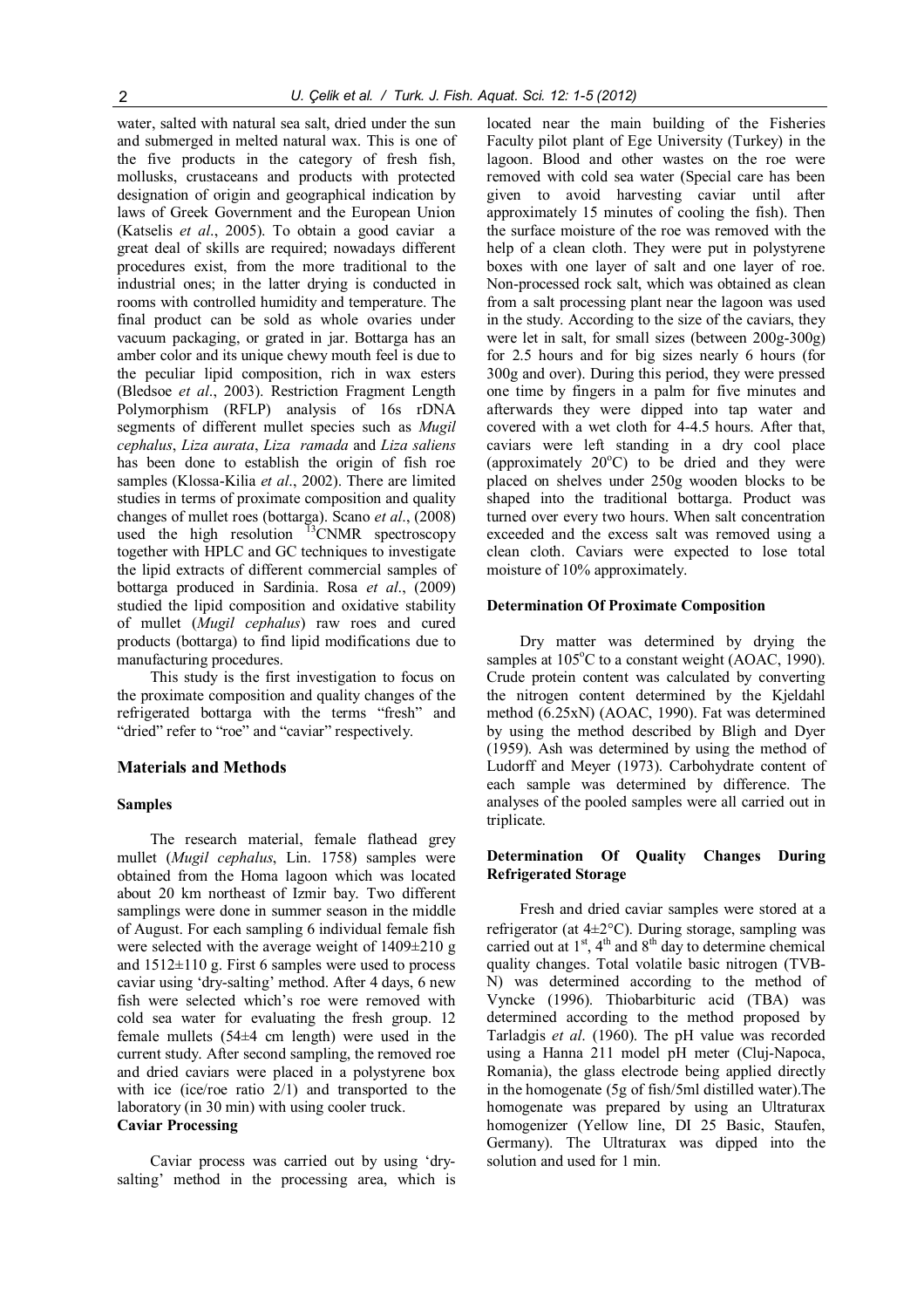#### **Color Measurement Characteristics**

All color measurements were carried out using a Spectro-pen® (Dr. Lange, Dusseldorf, Germany), a colorimeter measuring the visible spectral range (400 to 700 nm) at intervals of 10 nm, by the method of Schubring (2002). The colorimeter operates on the spectral method described in DIN 5033 (Deutsches Institut für Normung, CIE 1995) using the 45/ 0º circular viewing geometry, the sample is illuminated with polychromatic light encircling it at an angle of 45º, with the optical unit observing the reflected light from a horizontal angle (0º) towards the sample surface. A 10º standard observer and a D65 illuminant were used. The PC-software "Spectral – QC" for Windows (Spectral-QC Operating Instructions Version 3.6, Dr. Bruno Lange GmbH & Co. KG, 4/2002, Dusseldorf, Germany) was used for data processing. Before measuring each lot, the colorimeter was calibrated against a white standard (LZM 229). For each batch, 3 samples were taken. Dried and fresh caviar samples were minced separately in a Kitchen Aid KPMS Professional meat grinder (St. Joseph, Michigan, USA), equipped with 2 cm grinding blades and a metallic screen with 4 mm diameter circular holes. The pooled mince was placed in a plastic Petri dish and the color was measured on homogenates prepared from samples. Attention was paid for the surface to be smooth and the mince to be a nearly uniform color. The color measurement was repeated ten times using different parts of this surface. In the CIE Lab system (CIE, 1995) where L\* denotes lightness on a 0 to 100 scale from black to white;  $a^*$ denotes redness index, ranging from red (+) to green (-), and b\* denotes yellowness index, ranging from yellow  $(+)$  to blue  $(-)$  (Schubring, 2002).

#### **Statistical Analysis**

The SPSS (SPSS, 1999, Version 9.0. Chicago, IL, USA) program was used to test the differences between mean values of the different analysed parameters. Differences between means were analyzed by one-way analysis of variance (ANOVA) followed by either the Tukey or Duncan multiple comparison test, when a significant difference was detected between the days of storage  $(P<0.05)$ . To compare the groups an independent sample-T test was used to determine the differences. The results were presented as means  $\pm$  SD with the significance level set at p< 0.05 under varying storage periods.

#### **Results and Discussion**

Proximate composition values of fresh caviar samples were: moisture 50.2±0.15%, crude fat 13.1±0.23%, crude protein 25.7±0.43%, ash 1.48±0.03% and carbohydrate 9.59±0.10%. On the other hand, the dried caviar samples had significantly lower moisture and higher protein contents. This was

expected due to drying effect on evaporating water partially out of the product resulting in an increase in dry weight. The percentage values were: moisture 26.3±0.53%, crude fat 13.3±1.51%, crude protein 41.8±0.56%, ash 4.68±0.11% and carbohydrate  $14.0\pm0.05\%$  as wet weight basis. In terms of dry matter in both samples, only salt content made difference for caviar. Caprino *et al*. (2008) have reported moisture, total lipid, crude protein and ash in caviar of fish that fed with soybean oil+fish oil combination as; 54.41%, 11.04%, 25.39% and 3.79% respectively.

The pH values of the samples during the storage can be seen in Table 1. The pH values of both fresh and dried samples ranged between 5.79 and 5.96 and did not changed significantly with time. TMA-N and TVB-N results for the fresh and dried samples can be seen in Table 2.

TMAO is an osmoregulating agent in salt water fish muscle but does not exist in large amounts in roe. Dried caviar showed reduced levels of TMA due to the limited content of water and TMAO at the start. Despite its limited amounts TMA also can be used as a secondary parameter of spoilage for caviar. In fresh fish, TMA-N values should be close to 1 mg N/100g and in spoiled samples it is more than 8 mg N/100g (FAO, 1986). TMA-N values obtained on the first day in refrigeration were  $5.56\pm0.4$  mg N/100g in fresh samples and  $11.6 \pm 1.2$  mg N/100g in dried samples. On the other hand, while TMA-N values of fresh caviar samples significantly increased  $(p<0.05)$  during the period of 8 days, a significant decrease occurred (p<0.05) for dried samples. On the  $8<sup>th</sup>$  day of storage, fresh samples were spoiled based on TMA-N analysis but the dried samples improved in terms of this parameter. Therefore, TMA-N is not found suitable for measuring quality changes of dry caviar products since bacterial activity could be decreased depending on low water content. At low temperatures, denaturation of protein is reduced by inhibition of some enzymes and microorganisms, which are normally present in caviar. TVB-N should capture all the volatile N containing compounds during decomposition. Therefore, this parameter is accepted as a spoilage index for fish and seafood (FAO, 1986). FAO has indicated that samples with TVB-N value less than 25 mg N/100g are 'perfect quality', samples with up to 30 mg N/100g are 'good quality', samples

**Table 1.** pH values (means  $\pm$  standard deviation) of fresh and dried caviar during refrigerated storage

| Periods | pН                            |                               |
|---------|-------------------------------|-------------------------------|
|         | Fresh                         | Dried                         |
| Day 1   | $5.79 \pm 0.01$ <sup>a1</sup> | $5.86 \pm 0.00$ <sup>al</sup> |
| Day 4   | $5.83 \pm 0.00$ <sup>al</sup> | $5.82 \pm 0.01$ <sup>al</sup> |
| Day     | 5.96 $\pm$ 0.00 <sup>b</sup>  | 5.88 $\pm$ 0.01 <sup>b2</sup> |

Different superscript letters within each column represent  $s$ ignificant differences (p<0.05) between days of storage; different numbers within each row represent significant differences between fresh and dried caviar (n=3).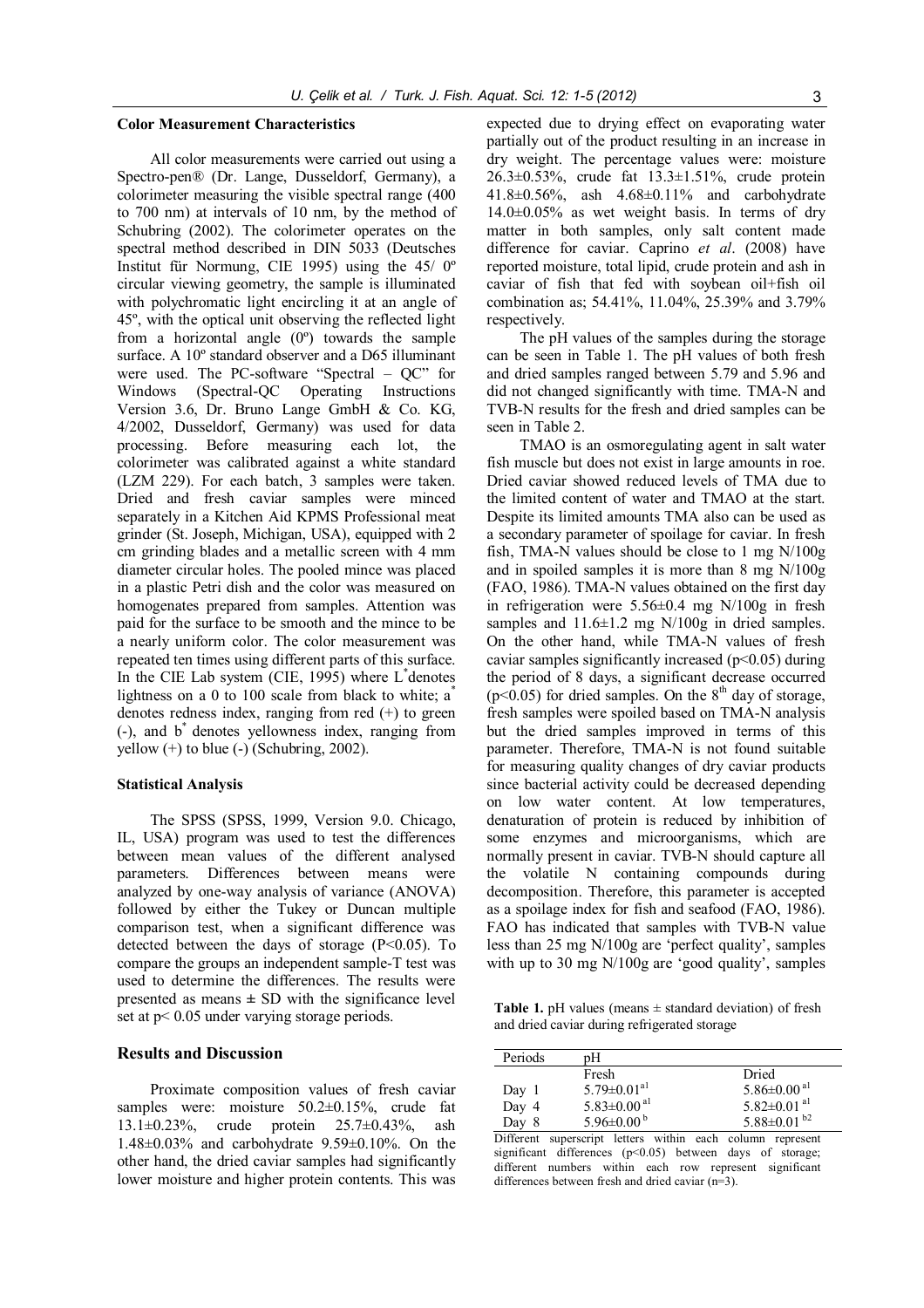with up to 35 mg N/100g are 'marketable quality' and the samples with TVB-N value more than 35 mg N/100g are indicated as 'spoiled' (Schormuller, 1968; Ludorf and Meyer, 1973). According to TVB-N values for both type of caviars spoiled on day 8.

The TBA index is a widely used indicator for the assessment of the degree of lipid oxidation (Nishimoto *et al*., 1985). At the beginning of the storage period, TBA values were 0.55±0.01 and 3.23±0.80 mg malonaldehyde/kg, respectively in fresh and dried samples (Table 3)**.** The changes in TBA values were negligible for the 8 days period. At the end of the storage while both kinds of caviar samples were spoiled according to the TVB-N values, no spoilage was detected according to the TBA test. Significant differences were observed in TBA values between fresh and dry samples with higher values representing dried products indicating the effect of drying process on lipid oxidation. Rosa *et al*. (2009) have stated that the PUFA oxidative stability in mullet roe products was influenced by different parameters, such as manufacturing procedures, storage, and physical state of the matrix.

The values of the color parameters are shown in Table 4.

Values of a\* and b\* for dried caviar slightly increased (except for b\* value of fresh caviar) while

the value of  $L^*$  for the same samples dropped during the considered period of storage. These changes are not found statistically important during storage for the 8 day period and no other clear changes were observed.

Color measurement is one of the important parameters in processed fish products because of consumers' association with a natural and characteristic caviar color. Table 4 shows changes in the color values of dried and fresh mullet caviar during refrigerated storage. A significant increase and decrease occurred ( $p<0.05$ ) in the L<sup>\*</sup> values of fresh samples and dried samples, respectively. Therefore, while the color of the fresh samples changed as lighter, the color of the dried samples became darker during the storage. The a\* and b\* values also supported the results of L\* parameter with an exception of b values of fresh samples indicating the darkness of dried samples was contributed by the increasing level of these parameters. Significant differences were also observed  $(p<0.05)$  in terms of L\*, a\* and b\* values between the groups (fresh and dried) at each sampling day.

Bekhit *et al*., (2009) reported varying L\*, a\* and b\* values for the roes of different fish species such as barracuda, hake and blue whiting. Among their reported results L\* values of roe for barracuda

**Table 2**. TMA-N and TVB-N values (means  $\pm$  standard deviation) of fresh and dried caviar during refrigerated storage

| Periods        | TMA-N<br>(mg/100g)                                                  |                                                                       | TVB-N<br>(mg/100g)                                                     |                                                             |  |
|----------------|---------------------------------------------------------------------|-----------------------------------------------------------------------|------------------------------------------------------------------------|-------------------------------------------------------------|--|
| Day 1<br>Day 4 | Fresh<br>$5.6 \pm 0.4$ <sup>a1</sup><br>$9.0 \pm 0.2$ <sup>b1</sup> | Dried<br>$11.6 \pm 1.2$ <sup>a2</sup><br>$9.9 \pm 1.1$ b <sup>2</sup> | Fresh<br>$12.5 \pm 0.6$ <sup>al</sup><br>$19.5 \pm 0.42$ <sup>b1</sup> | Dried<br>$28.3 \pm 3.3$ <sup>a2</sup><br>$29.9 \pm 1.4^{2}$ |  |
| Day 8          | $17.3 \pm 0.2$ <sup>cl</sup>                                        | $7.5 \pm 0.8$ <sup>c2</sup>                                           | $36.4 \pm 1.2$ <sup>c1</sup>                                           | 47.0 $\pm$ 2.3 <sup>b2</sup>                                |  |

Different superscript letters within each column represent significant differences (p<0.05) between days of storage; different numbers within each row and criteria represent significant differences between fresh and dried caviar (n=3).

| Table 3. TBA values (means $\pm$ standard deviation) of fresh and dried caviar during refrigerated storage |  |  |  |  |  |  |  |  |
|------------------------------------------------------------------------------------------------------------|--|--|--|--|--|--|--|--|
|------------------------------------------------------------------------------------------------------------|--|--|--|--|--|--|--|--|

| Periods | <b>TBA</b><br>(mg malonaldehyde/kg) |                                |  |  |  |  |
|---------|-------------------------------------|--------------------------------|--|--|--|--|
|         | Fresh                               | Dried                          |  |  |  |  |
| Day 1   | $0.55 \pm 0.01$ <sup>al</sup>       | $3.23 \pm 0.80$ <sup>a2</sup>  |  |  |  |  |
| Day 4   | $1.14 \pm 0.04$ <sup>b1</sup>       | $2.58 \pm 0.03$ b <sup>2</sup> |  |  |  |  |
| Day 8   | $1.24 \pm 0.03$ <sup>c</sup>        | $2.64 \pm 0.03^{b2}$           |  |  |  |  |

Different superscript letters within each column represent significant differences (p<0.05) between days of storage; different numbers within each row represent significant differences between fresh and dried caviar (n=3).

**Table 4.** Color parameters values (means  $\pm$  standard deviation) of fresh and dried caviar during the storage

|       | T *                          |                               | $a^*$                       |                               | h*                           |                               |
|-------|------------------------------|-------------------------------|-----------------------------|-------------------------------|------------------------------|-------------------------------|
|       | Fresh                        | Dried                         | Fresh                       | Dried                         | Fresh                        | Dried                         |
| Day 1 | $49.6 \pm 2.9$ <sup>al</sup> | $32.3 \pm 1.1^{a2}$           | $8.8 \pm 0.7$ <sup>al</sup> | $6.6 \pm 0.5$ <sup>a2</sup>   | $38.7\pm4.1$ <sup>al</sup>   | $15.0 \pm 1.2$ <sup>a2</sup>  |
| Day 4 | 44.9 $\pm$ 2.4 $\rm ^{b1}$   | $28.1 \pm 2.0$ <sup>ab2</sup> | $8.9 \pm 1.2$ <sup>a1</sup> | 9.4 $\pm$ 0.8 <sup>b2</sup>   | $36.2 \pm 4.3$ <sup>a1</sup> | $17.6 \pm 1.5^{22}$           |
| Day 8 | 52.5 $\pm$ 3.7 $^{\rm cl}$   | $26.2 \pm 1.0^{b2}$           | $7.2 \pm 0.6^{b1}$          | $10.1 \pm 0.3$ b <sup>2</sup> | $39.3 \pm 2.7$ <sup>al</sup> | $19.3 \pm 0.4$ b <sup>2</sup> |

Different superscript letters within each column represent significant differences (p<0.05) between days of storage; different numbers within each row represent significant differences between fresh and dried caviar on the same day for L\*(lightness), for a\*(redness) and for b\*(yellowness) (n=10).